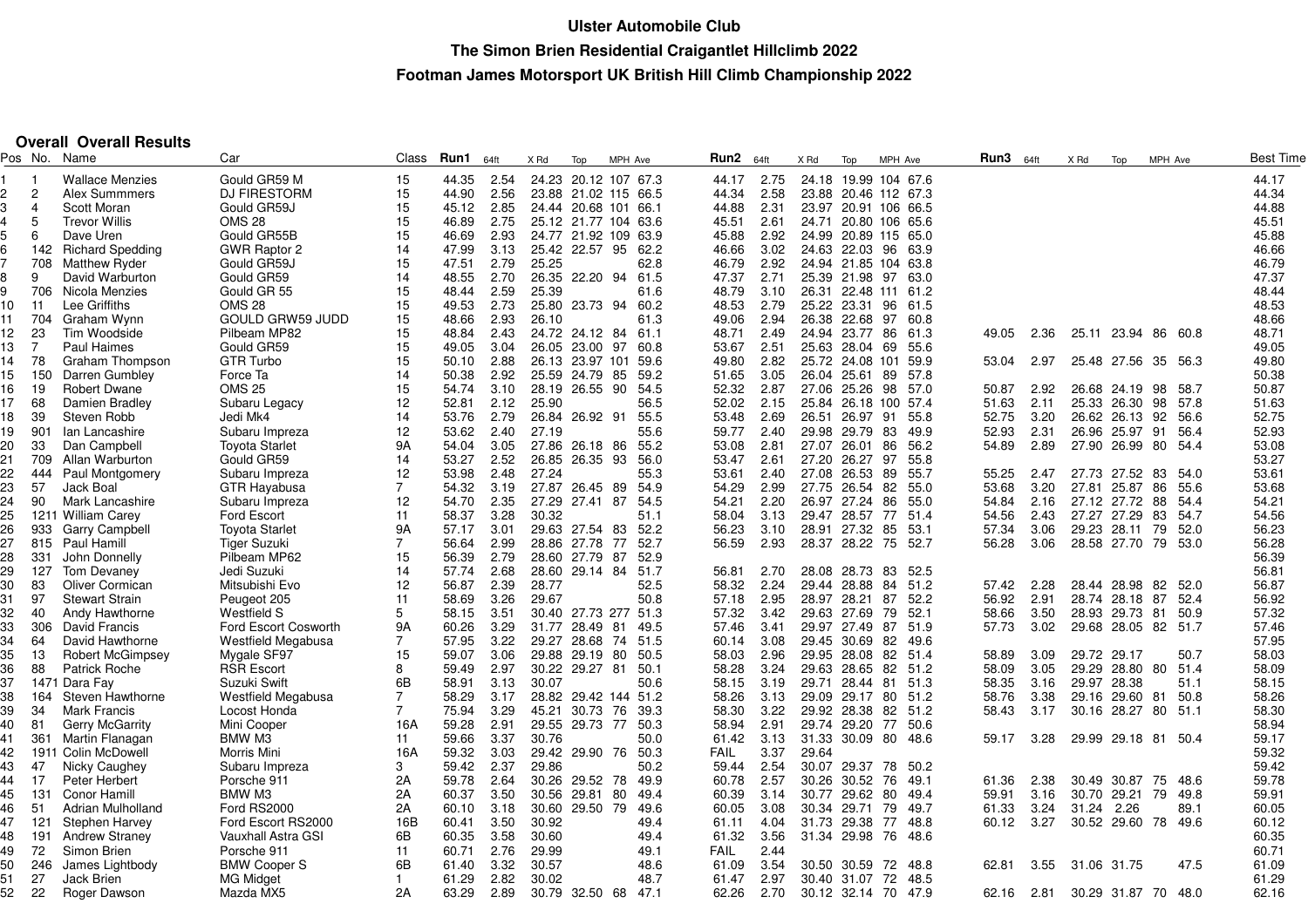### **Overall Overall Results - Continued**

| 53 | 15  | Paul Magill               | Mazda Mx5                           | 2B  | 62.29  | 2.87 |             | 30.87 31.42 72       | 47.9        |      | 62.79       | 2.83  |             | 31.31 31.48    | 72   | 47.5  | 62.58 | 2.95 |                     | 30.85 31.73 70 47.7 |         |          | 62.29  |
|----|-----|---------------------------|-------------------------------------|-----|--------|------|-------------|----------------------|-------------|------|-------------|-------|-------------|----------------|------|-------|-------|------|---------------------|---------------------|---------|----------|--------|
| 54 | 200 | Chris Nicholl             | <b>Mini 1380</b>                    | 6A  | 63.47  | 3.75 | 32.01       |                      |             | 47.0 | 62.43       | 3.46  |             | 31.19 31.24    | 76   | 47.8  | 62.47 | 3.60 |                     | 31.30 31.17 75 47.8 |         |          | 62.43  |
| 55 | 12  | Norman Harvey             | Ford Escort RS2000                  | 16B | 62.58  | 3.69 |             | 32.25 30.33          | 47.7<br>-74 |      | 62.95       | 3.62  |             | 32.46 30.49    | 74   | 47.4  | 63.69 | 2.98 | 31.65 32.04 73 46.8 |                     |         |          | 62.58  |
| 56 | 52  | George McMillen           | Mazda MX5                           | 2Β  | 62.70  | 3.25 | 30.92 31.78 |                      | 73<br>47.6  |      | 63.15       | 3.11  | 30.94 32.21 |                | 72   | 47.2  | 63.08 | 2.87 |                     | 31.01 32.07 72 47.3 |         |          | 62.70  |
| 57 | 54  | Tim Wilson                | Porsche Cayman S                    | 2A  | 62.72  | 2.92 | 32.13 30.59 |                      | 47.6<br>-75 |      | 64.45       | 3.26  |             | 32.98 31.47    | - 75 | 46.3  |       |      |                     |                     |         |          | 62.72  |
| 58 | 147 | <b>Thomas Corey</b>       | Reynard SF80                        | 14  | 62.73  | 3.05 |             | 31.75 30.98 76       | 47.6        |      | 63.25       | 2.98  |             | 31.55 31.70 74 |      | 47.2  | 66.36 | 3.76 | 33.77 32.59 72 45.0 |                     |         |          | 62.73  |
| 59 | 20  | <b>Gardiner McIlwaine</b> | <b>Westfield SE1</b>                | 5   | 62.99  | 3.26 | 31.32       |                      |             | 47.4 | 62.78       | 3.07  |             | 31.66 31.12 77 |      | 47.5  |       |      |                     |                     |         |          | 62.78  |
| 60 | 154 | David Evans               | Peugeot 205 GTO                     | 6A  | 62.90  | 3.12 | 31.12       |                      |             | 47.4 | 64.12       | 3.00  |             | 31.87 32.25    | - 70 | 46.5  | 63.70 | 2.85 | 31.52 32.18 69 46.8 |                     |         |          | 62.90  |
| 61 | 424 | John Hamilton             | Seat Cupra                          | 6B  | 68.43  | 3.13 | 33.81       |                      |             | 43.6 | 62.95       | 3.04  |             | 31.61 31.34    | 77   | 47.4  | 64.18 | 3.09 | 31.60 32.58         |                     | 73 46.5 |          | 62.95  |
| 62 | 67  | Philip Cardy              | Mazda MX5                           | 2A  | 63.19  | 2.98 |             | 30.85 32.34 73 47.2  |             |      | 64.86       | 2.82  |             | 32.02 32.84 74 |      | 46.0  | 64.19 | 2.99 | 31.59 32.60 74 46.5 |                     |         |          | 63.19  |
| 63 | 238 | Alan Wallace              | Honda Delsol                        |     | 65.32  | 3.38 |             | 31.87 33.38 103 45.7 |             |      | 64.10       | 3.15  |             | 31.75 32.35 70 |      | 46.5  |       |      |                     |                     |         |          | 64.10  |
| 64 | 151 | Jago Bret                 | Lotus Elan S4 FHC                   | 16A | 64.29  | 3.09 |             | 30.85 33.44 71       | 46.4        |      | 64.17       | 3.17  |             | 30.83 33.34 69 |      | 46.5  |       |      |                     |                     |         |          | 64.17  |
| 65 | 89  | Alwyn Buchanan            | Swift FR89                          | 14  | 64.35  | 3.13 |             | 32.01 32.34 77       | 46.4        |      | <b>FAIL</b> | 3.66  | 40.33       |                |      |       |       |      |                     |                     |         |          | 64.35  |
| 66 | 711 | Tom Lawther               | Rover SD1                           | 2A  | 65.74  | 3.30 |             | 32.39 33.35 70       | 45.4        |      | 64.47       | 3.18  |             | 32.32 32.15 74 |      | -46.3 | 65.76 | 3.23 | 32.58 33.18 71 45.4 |                     |         |          | 64.47  |
|    | 911 | Mervyn Johnston           | <b>BMW Mini Cooper S</b>            | 2A  | 64.55  | 3.10 | 32.01       | 32.54 72             | 46.2        |      | 65.48       | 3.07  | 31.95       | 33.53 70       |      | 45.6  | 64.94 | 3.10 |                     | 32.20 32.74 74 45.9 |         |          | 64.55  |
| 68 | 99  | James Lovell              | Renault Clio 197                    | 2A  | 65.88  | 2.98 | 32.28       |                      |             | 45.3 | 64.87       | 3.12  | 32.38       | 32.49          | 72   | 46.0  |       |      |                     |                     |         |          | 64.87  |
| 69 |     | 17NI Derek Robinson       | <b>Talbot Sunbeam</b>               | 11  | 64.99  | 3.62 | 33.87       |                      |             | 45.9 | 65.70       | 3.24  |             | 33.22 32.48 71 |      | 45.4  | 64.90 | 3.40 | 33.19 31.71 69 46.0 |                     |         |          | 64.90  |
| 70 |     | 1111 Gareth Whiting       | MG ZR                               |     | 66.51  | 3.38 | 32.79       |                      |             | 44.9 | 67.45       | 3.24  |             | 32.69 34.76 64 |      | 44.2  | 65.04 | 3.15 |                     |                     |         | 80 105.1 | 65.04  |
| 71 | 101 | John Hamill               | Mazda MX5                           | 2A  | 65.82  | 3.16 | 32.87       |                      |             | 45.3 | 78.75       | 3.28  |             | 34.06 44.69 54 |      | 37.9  | 67.35 | 2.98 | 33.09 34.26         |                     | 69 44.3 |          | 65.82  |
| 72 | 119 | <b>Rudy Tate</b>          | <b>Vauxhall Astra</b>               | 6B  | 65.93  | 3.76 |             | 33.75 32.18 71       |             | 45.2 |             |       |             |                |      |       |       |      |                     |                     |         |          | 65.93  |
| 73 | 221 | Stephen Dawson            | Mazda MX5                           | 2A  | 67.40  | 2.82 | 32.10       |                      |             | 44.3 | 68.65       | 3.42  |             | 33.26 35.39 61 |      | 43.4  | 68.45 | 2.84 |                     | 32.74 35.71 62 43.6 |         |          | 67.40  |
| 74 | 24  | <b>Trevor McIlroy</b>     | <b>Austin Healey Sebring Sprite</b> | 16A | 67.49  | 3.38 |             | 33.24 34.25 65       |             | 44.2 | 68.73       | 3.59  |             | 34.15 34.58 65 |      | 43.4  |       |      |                     |                     |         |          | 67.49  |
| 75 | 35  | Amy Hawthorne             | Renault Clio 172                    | 2A  | 73.20  | 3.20 |             | 38.25 34.95 67       | 40.7        |      | 70.16       | 3.44  |             | 36.50 33.66 71 |      | 42.5  | 67.92 | 3.24 | 34.63 33.29 72 43.9 |                     |         |          | 67.92  |
| 76 | 9NI | John Stewart              | Radical PR6                         | 9B  | 68.00  | 4.18 |             | 35.74 32.26          | -73<br>43.9 |      | 77.98       | 13.57 |             | 44.83 33.15 71 |      | -38.2 |       |      |                     |                     |         |          | 68.00  |
| 77 | 133 | <b>Ruth Nugent</b>        | Mini Cooper                         | 6B  | 71.64  | 3.58 | 35.78       |                      |             | 41.6 | 71.75       | 3.40  |             | 35.86 35.89    | 62   | 41.6  | 70.11 | 3.30 | 34.86 35.25 62 42.5 |                     |         |          | 70.11  |
| 78 | 8   | Will Hall                 | <b>GOULD GR59J</b>                  | 15  | 73.51  | 2.44 |             | 24.47 49.04 28       |             | 40.6 | 73.44       | 2.49  | 24.28       | 49.16          | -30  | 40.6  |       |      |                     |                     |         |          | 73.44  |
| 79 | 117 | Michael Clarke            | <b>Riley 124</b>                    | 17  | 81.42  | 3.29 | 38.17 43.25 |                      | -50         | 36.6 | 80.16       | 3.23  | 37.31       | 42.85 51       |      | 37.2  |       |      |                     |                     |         |          | 80.16  |
| 80 | 107 | <b>Sheelagh Glover</b>    | <b>Riley Special</b>                | 17  | 86.45  | 3.70 |             | 42.90 43.55 52       | - 34.5      |      | 94.71       | 3.50  | 45.63       | 49.08 48       |      | 31.5  |       |      |                     |                     |         |          | 86.45  |
|    | 511 | Simon Thomas              | Ford TT V8                          | 17  | 89.63  | 3.52 | 42.54 47.09 |                      | 33.3<br>47  |      | 90.33       | 3.34  | 42.31       | 48.02 46       |      | 33.0  |       |      |                     |                     |         |          | 89.63  |
| 82 | 111 | Alan Clarke               | <b>Riley Lynx</b>                   | 17  | 93.89  | 3.70 |             | 44.72 49.17 45       | 31.8        |      |             |       |             |                |      |       |       |      |                     |                     |         |          | 93.89  |
| 83 | 71  | <b>Roger Corry</b>        | Lagonda 1680                        | 17  | 119.98 | 4.88 |             | 58.15 61.83 36       | 24.8        |      | 132.42      | 5.73  |             | 64.78 67.64 30 |      | 22.5  |       |      |                     |                     |         |          | 119.98 |
| 84 | 134 | Ryan McGimpsey            | Jedi Mk 1                           | 14  |        |      |             |                      |             |      |             |       |             |                |      |       |       |      |                     |                     |         |          |        |
| 85 | 6NI | <b>Terrence Bradley</b>   | MG TC                               | 17  |        |      |             |                      |             |      |             |       |             |                |      |       |       |      |                     |                     |         |          |        |
| 86 |     | 102 Alan McDonald         | Evo Mini                            | 12  |        |      |             |                      |             |      |             |       |             |                |      |       |       |      |                     |                     |         |          |        |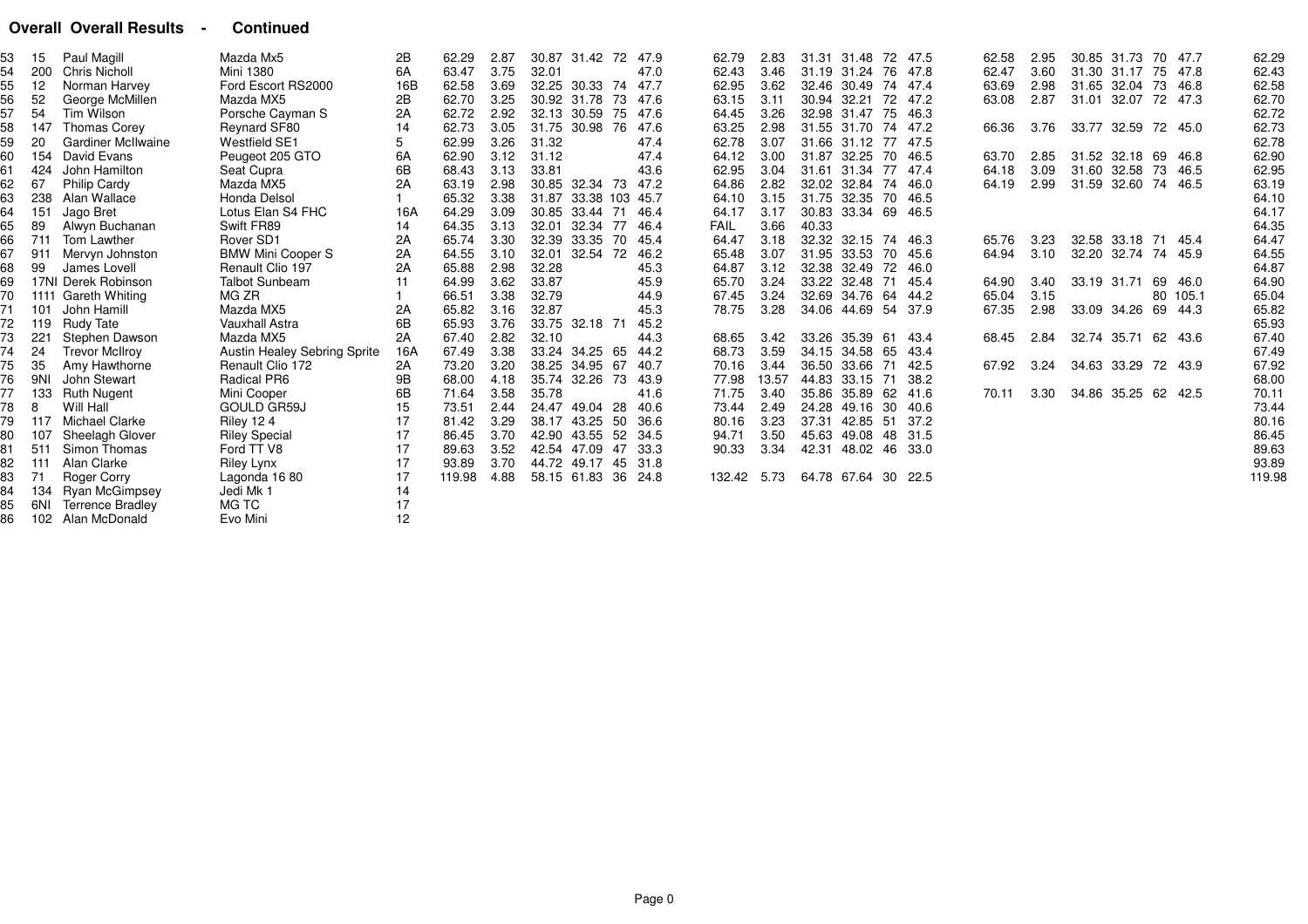## **Class 1 Road Going Series Production Cars up to 1700cc 2 WD only**

|     |      | Class Record Steven Gault 55.25 sec Peugeot 106 GTI 2008              |                          |       |       |       |                  |  |
|-----|------|-----------------------------------------------------------------------|--------------------------|-------|-------|-------|------------------|--|
| Pos | No.  | Name                                                                  | Car                      | Run 1 | Run 2 | Run 3 | <b>Best Time</b> |  |
|     | 27   | Jack Brien                                                            | <b>MG Midget</b>         | 61.29 | 61.47 |       | 61.29            |  |
| 2   | 238  | Alan Wallace                                                          | Honda Delsol             | 65.32 | 64.10 |       | 64.10            |  |
|     | 1111 | <b>Gareth Whiting</b>                                                 | MG ZR                    | 66.51 | 67.45 | 65.04 | 65.04            |  |
|     |      |                                                                       |                          |       |       |       |                  |  |
|     |      | Class 2A Road Going Series Production Cars over 1700cc 2 WD only      |                          |       |       |       |                  |  |
|     |      | Class Record Michael McAlister 54.55 sec Ford Escort 2019             |                          |       |       |       |                  |  |
| Pos | No.  | Name                                                                  | Car                      | Run 1 | Run 2 | Run 3 | <b>Best Time</b> |  |
|     |      |                                                                       |                          |       |       |       |                  |  |
|     | 17   | Peter Herbert                                                         | Porsche 911              | 59.78 | 60.78 | 61.36 | 59.78            |  |
|     | 131  | <b>Conor Hamill</b>                                                   | BMW M3                   | 60.37 | 60.39 | 59.91 | 59.91            |  |
|     | 51   | Adrian Mulholland                                                     | Ford RS2000              | 60.10 | 60.05 | 61.33 | 60.05            |  |
|     | 22   | Roger Dawson                                                          | Mazda MX5                | 63.29 | 62.26 | 62.16 | 62.16            |  |
|     | 54   | Tim Wilson                                                            | Porsche Cayman S         | 62.72 | 64.45 |       | 62.72            |  |
|     | 67   | <b>Philip Cardy</b>                                                   | Mazda MX5                | 63.19 | 64.86 | 64.19 | 63.19            |  |
|     | 711  | Tom Lawther                                                           | Rover SD1                | 65.74 | 64.47 | 65.76 | 64.47            |  |
|     | 911  | Mervyn Johnston                                                       | <b>BMW Mini Cooper S</b> | 64.55 | 65.48 | 64.94 | 64.55            |  |
| 9   | 99   | James Lovell                                                          | Renault Clio 197         | 65.88 | 64.87 |       | 64.87            |  |
| 10  | 101  | John Hamill                                                           | Mazda MX5                | 65.82 | 78.75 | 67.35 | 65.82            |  |
| 11  | 221  | Stephen Dawson                                                        | Mazda MX5                | 67.40 | 68.65 | 68.45 | 67.40            |  |
| 12  | 35   | Amy Hawthorne                                                         | Renault Clio 172         | 73.20 | 70.16 | 67.92 | 67.92            |  |
|     |      |                                                                       |                          |       |       |       |                  |  |
|     |      | <b>Class 2B Road Going Series Production Cars Mazda MX5 Challenge</b> |                          |       |       |       |                  |  |
|     |      | Class Record Conor O Boyle 60.11 sec Mazda MX5 2021                   |                          |       |       |       |                  |  |
| Pos | No.  | Name                                                                  | Car                      | Run 1 | Run 2 | Run 3 | <b>Best Time</b> |  |
|     | 15   | Paul Magill                                                           | Mazda Mx5                | 62.29 | 62.79 | 62.58 | 62.29            |  |
| 2   | 52   | George McMillen                                                       | Mazda MX5                | 62.70 | 63.15 | 63.08 | 62.70            |  |
|     |      |                                                                       |                          |       |       |       |                  |  |
|     |      |                                                                       |                          |       |       |       |                  |  |
|     |      | <b>Class 3 Road Going Series Production Cars 4WD</b>                  |                          |       |       |       |                  |  |
|     |      | Class Record Ivan McCullough 50.59sec Nissan GTR 2016                 |                          |       |       |       |                  |  |
| Pos | No.  | Name                                                                  | Car                      | Run 1 | Run 2 | Run 3 | <b>Best Time</b> |  |
|     | 47   | Nicky Caughey                                                         | Subaru Impreza           | 59.42 | 59.44 |       | 59.42            |  |
|     |      |                                                                       |                          |       |       |       |                  |  |
|     |      | <b>Class 5 All other Road Going Specialist Production Cars</b>        |                          |       |       |       |                  |  |
|     |      | Class Record David Warburton 48.88 sec Caterham 7 2013                |                          |       |       |       |                  |  |
| Pos | No.  | Name                                                                  | Car                      | Run 1 | Run 2 | Run 3 | <b>Best Time</b> |  |
|     |      |                                                                       |                          |       |       |       |                  |  |
|     | 40   | Andy Hawthorne                                                        | Westfield S              | 58.15 | 57.32 | 58.66 | 57.32            |  |
| 2   | 20   | <b>Gardiner McIlwaine</b>                                             | <b>Westfield SE1</b>     | 62.99 | 62.78 |       | 62.78            |  |
|     |      |                                                                       |                          |       |       |       |                  |  |
|     |      | <b>Class 6A Modified Series Production Cars 8 valve 2WD only</b>      |                          |       |       |       |                  |  |
|     |      | Class Record Gordon Fogerty 54.27 sec Fiat X 1 9 2021                 |                          |       |       |       |                  |  |
| Pos | No.  | Name                                                                  | Car                      | Run 1 | Run 2 | Run 3 | <b>Best Time</b> |  |
|     |      |                                                                       |                          |       |       |       |                  |  |
|     | 200  | <b>Chris Nicholl</b>                                                  | Mini 1380                | 63.47 | 62.43 | 62.47 | 62.43            |  |
| 2   | 154  | David Evans                                                           | Peugeot 205 GTO          | 62.90 | 64.12 | 63.70 | 62.90            |  |

<sup>154</sup> David Evans Peugeot 205 GTO **62.90** 64.12 63.70 62.90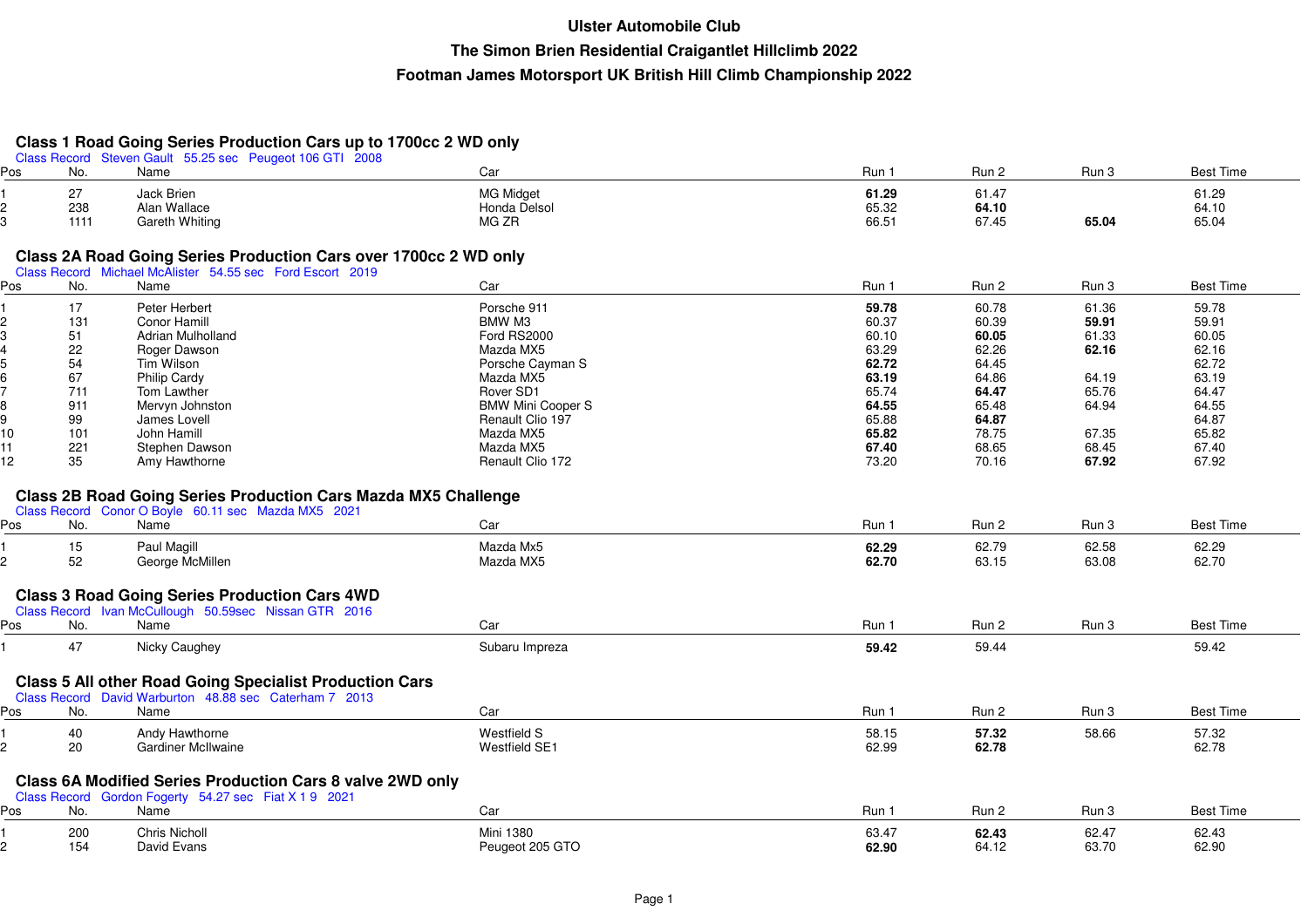# **Class 6B Modified Series Production Cars Multivalve 2WD only** Class Record Steven Gault 551.59 sec Citroen 2017

| Class Record Olevell Gault | <b>POTTOP SEC OILIDELL CUT</b>                                 |                                                                                                |       |             |                |                  |
|----------------------------|----------------------------------------------------------------|------------------------------------------------------------------------------------------------|-------|-------------|----------------|------------------|
| Pos<br>No.                 | Name                                                           | Car                                                                                            | Run 1 | Run 2       | Run 3          | <b>Best Time</b> |
| 1471                       | Dara Fay                                                       | Suzuki Swift                                                                                   | 58.91 | 58.15       | 58.35          | 58.15            |
| 191                        | Andrew Straney                                                 | Vauxhall Astra GSI                                                                             | 60.35 | 61.32       |                | 60.35            |
| 246                        | James Lightbody                                                | <b>BMW Cooper S</b>                                                                            | 61.40 | 61.09       | 62.81          | 61.09            |
| 424                        | John Hamilton                                                  | Seat Cupra                                                                                     | 68.43 | 62.95       | 64.18          | 62.95            |
| 119                        | <b>Rudy Tate</b>                                               | <b>Vauxhall Astra</b>                                                                          | 65.93 |             |                | 65.93            |
| 133                        | <b>Ruth Nugent</b>                                             | Mini Cooper                                                                                    | 71.64 | 71.75       | 70.11          | 70.11            |
|                            |                                                                |                                                                                                |       |             |                |                  |
|                            | <b>Class 7 Modified Specialist Production Cars 2WD only</b>    |                                                                                                |       |             |                |                  |
|                            | Class Record David Hawthorne 48.88 sec Westfield Megabusa 2021 |                                                                                                |       |             |                |                  |
| No.<br>Pos                 | Name                                                           | Car                                                                                            | Run 1 | Run 2       | Run 3          | <b>Best Time</b> |
| 57                         | Jack Boal                                                      | <b>GTR Hayabusa</b>                                                                            | 54.32 | 54.29       | 53.68          | 53.68            |
| 815                        | Paul Hamill                                                    | Tiger Suzuki                                                                                   | 56.64 | 56.59       | 56.28          | 56.28            |
| 64                         | David Hawthorne                                                | Westfield Megabusa                                                                             | 57.95 | 60.14       |                | 57.95            |
| 164                        | Steven Hawthorne                                               | Westfield Megabusa                                                                             | 58.29 | 58.26       | 58.76          | 58.26            |
| 34                         | <b>Mark Francis</b>                                            | Locost Honda                                                                                   | 75.94 | 58.30       | 58.43          | 58.30            |
|                            |                                                                |                                                                                                |       |             |                |                  |
|                            |                                                                | Class 8 Sports Libre Cars Special Saloons Inc Spaceframe and semi space frame Chassis 2WD only |       |             |                |                  |
|                            | Class Record Rudi Gage 49.55 sec Maguire Mini 2013             |                                                                                                |       |             |                |                  |
| Pos<br>No.                 | Name                                                           | Car                                                                                            | Run 1 | Run 2       | Run 3          | <b>Best Time</b> |
| 88                         | Patrick Roche                                                  | <b>RSR Escort</b>                                                                              | 59.49 | 58.28       | 58.09          | 58.09            |
|                            |                                                                |                                                                                                |       |             |                |                  |
|                            |                                                                |                                                                                                |       |             |                |                  |
|                            | <b>Class 9A Sports Libre Cars 2WD only</b>                     |                                                                                                |       |             |                |                  |
|                            | Class Record Seamus Morris 48.73 sec Darrian 2004              |                                                                                                |       |             |                |                  |
| Pos<br>No.                 | Name                                                           | Car                                                                                            | Run 1 | Run 2       | Run 3          | <b>Best Time</b> |
| 33                         | Dan Campbell                                                   | <b>Toyota Starlet</b>                                                                          | 54.04 | 53.08       | 54.89          | 53.08            |
| 933                        | <b>Garry Campbell</b>                                          | <b>Toyota Starlet</b>                                                                          | 57.17 | 56.23       | 57.34          | 56.23            |
| 306                        | David Francis                                                  | Ford Escort Cosworth                                                                           | 60.26 | 57.46       | 57.73          | 57.46            |
|                            |                                                                |                                                                                                |       |             |                |                  |
|                            | Class 9B Sports Libre Closed Wheel Sports Racing Cars 2WD only |                                                                                                |       |             |                |                  |
|                            | Class Record Ray Rowan 44.48 sec Pilbeam MP43 2018             |                                                                                                |       |             |                |                  |
| No.<br>Pos                 | Name                                                           | Car                                                                                            | Run 1 | Run 2       | Run 3          | <b>Best Time</b> |
| 9NI                        | John Stewart                                                   | Radical PR6                                                                                    | 68.00 | 77.98       |                | 68.00            |
|                            |                                                                |                                                                                                |       |             |                |                  |
|                            | Class 11 Sports Libre Rally Cars over 1650cc 2WD only          |                                                                                                |       |             |                |                  |
|                            | Class Record Seamus Morris 50.91 sec Darrian GTR 2017          |                                                                                                |       |             |                |                  |
| No.<br>Pos                 | Name                                                           | Car                                                                                            | Run 1 | Run 2       | Run 3          | <b>Best Time</b> |
| 1211                       | <b>William Carey</b>                                           | Ford Escort                                                                                    | 58.37 | 58.04       |                | 54.56            |
| 97                         | <b>Stewart Strain</b>                                          | Peugeot 205                                                                                    | 58.69 | 57.18       | 54.56<br>56.92 | 56.92            |
| 361                        |                                                                | BMW M3                                                                                         |       |             |                |                  |
|                            | Martin Flanagan                                                |                                                                                                | 59.66 | 61.42       | 59.17          | 59.17            |
| 72                         | Simon Brien                                                    | Porsche 911                                                                                    | 60.71 | <b>FAIL</b> |                | 60.71            |
| 17NI                       | Derek Robinson                                                 | <b>Talbot Sunbeam</b>                                                                          | 64.99 | 65.70       | 64.90          | 64.90            |

17NI Derek Robinson Talbot Sunbeam 64.99 65.70 **64.90** 64.90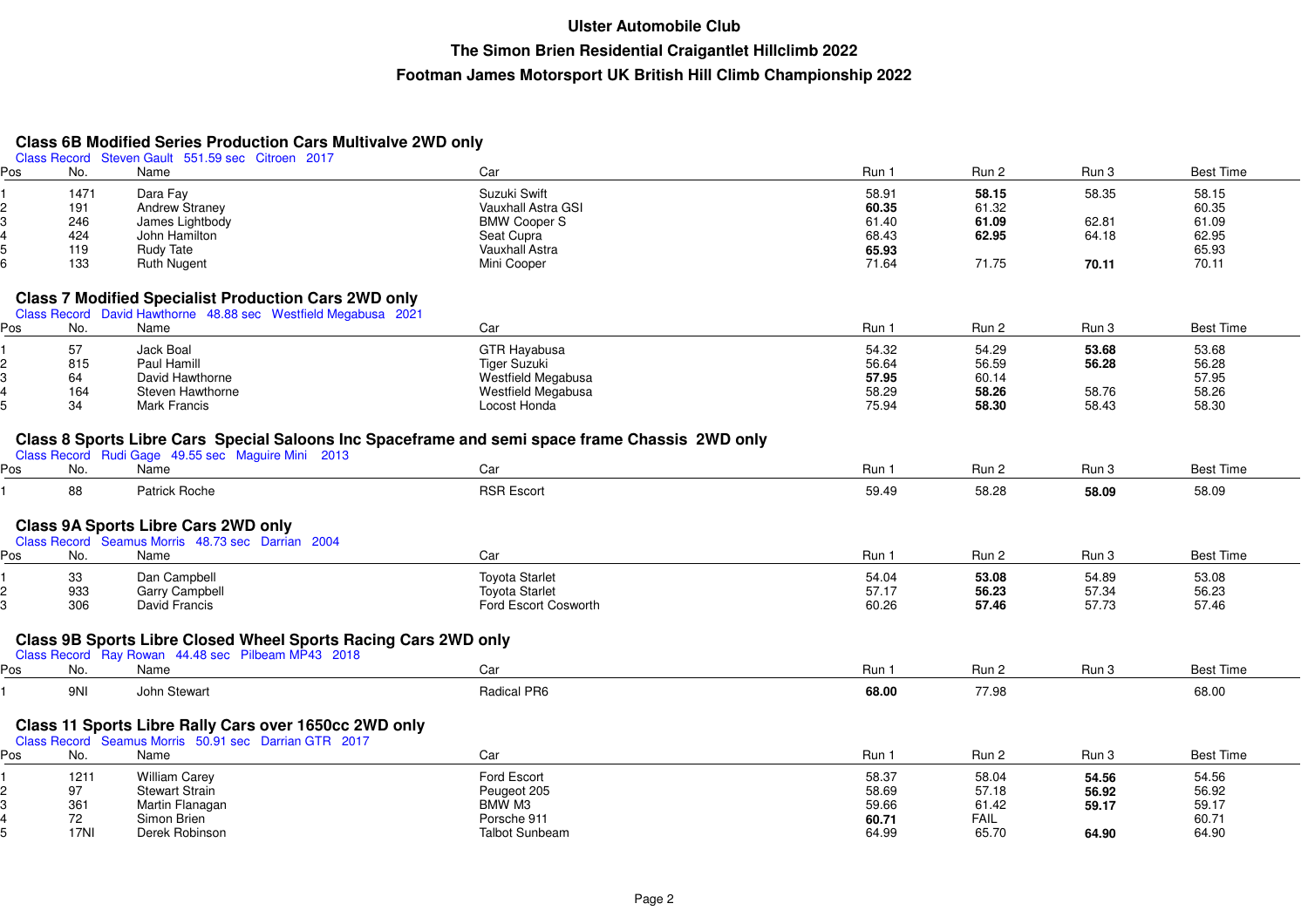#### **Class 12 All other 4WD Sports Libre Cars**

| Class Record Allan McDonald 47.47 sec Mini Evo 2019 |  |  |
|-----------------------------------------------------|--|--|
|-----------------------------------------------------|--|--|

| Ρos | No. | Name            | Car            | Run   | Run 2 | Run 3 | <b>Best Time</b> |
|-----|-----|-----------------|----------------|-------|-------|-------|------------------|
|     | 68  | Damien Bradley  | Subaru Legacy  | 52.81 | 52.02 | 51.63 | 51.63            |
|     | 901 | lan Lancashire  | Subaru Impreza | 53.62 | 59.77 | 52.93 | 52.93            |
|     | 444 | Paul Montgomery | Subaru Impreza | 53.98 | 53.61 | 55.25 | 53.61            |
|     | 90  | Mark Lancashire | Subaru Impreza | 54.70 | 54.21 | 54.84 | 54.21            |
|     | 83  | Oliver Cormican | Mitsubishi Evo | 56.87 | 58.32 | 57.42 | 56.87            |
|     | 102 | Alan McDonald   | Evo Mini       |       |       |       |                  |

# **Class 14 Racing Cars up to 2000cc 8 valve or up to 1400cc multivalve** Class Record Darren Gumbley 45.01 sec Force TA 2019

| os | No.    | Name                    | Car                 | Run   | Run 2       | Run 3 | <b>Best Time</b> |
|----|--------|-------------------------|---------------------|-------|-------------|-------|------------------|
|    | 142    | <b>Richard Spedding</b> | <b>GWR Raptor 2</b> | 47.99 | 46.66       |       | 46.66            |
|    |        | David Warburton         | Gould GR59          | 48.55 | 47.37       |       | 47.37            |
|    | 150    | Darren Gumbley          | Force Ta            | 50.38 | 51.65       |       | 50.38            |
|    | $39\,$ | Steven Robb             | Jedi Mk4            | 53.76 | 53.48       | 52.75 | 52.75            |
|    | 709    | Allan Warburton         | Gould GR59          | 53.27 | 53.47       |       | 53.27            |
|    | 127    | Tom Devaney             | Jedi Suzuki         | 57.74 | 56.81       |       | 56.81            |
|    | 147    | <b>Thomas Corey</b>     | Reynard SF80        | 62.73 | 63.25       | 66.36 | 62.73            |
|    | 89     | Alwyn Buchanan          | Swift FR89          | 64.35 | <b>FAIL</b> |       | 64.35            |
|    | 134    | Ryan McGimpsey          | Jedi Mk 1           |       |             |       |                  |

# **Class 15 All other Racing Cars** Class Record David Uren 39.12 sec Gould 2019

| Pos | No. | Name                    | Car                     | Run 1 | Run 2 | Run 3 | <b>Best Time</b> |
|-----|-----|-------------------------|-------------------------|-------|-------|-------|------------------|
|     |     | <b>Wallace Menzies</b>  | Gould GR59 M            | 44.35 | 44.17 |       | 44.17            |
|     |     | Alex Summmers           | <b>DJ FIRESTORM</b>     | 44.90 | 44.34 |       | 44.34            |
|     |     | Scott Moran             | Gould GR59J             | 45.12 | 44.88 |       | 44.88            |
|     |     | <b>Trevor Willis</b>    | <b>OMS 28</b>           | 46.89 | 45.51 |       | 45.51            |
|     |     | Dave Uren               | Gould GR55B             | 46.69 | 45.88 |       | 45.88            |
|     | 708 | <b>Matthew Ryder</b>    | Gould GR59J             | 47.51 | 46.79 |       | 46.79            |
|     | 706 | Nicola Menzies          | Gould GR 55             | 48.44 | 48.79 |       | 48.44            |
|     | 11  | Lee Griffiths           | <b>OMS 28</b>           | 49.53 | 48.53 |       | 48.53            |
|     | 704 | Graham Wynn             | <b>GOULD GRW59 JUDD</b> | 48.66 | 49.06 |       | 48.66            |
| 10  | 23  | Tim Woodside            | Pilbeam MP82            | 48.84 | 48.71 | 49.05 | 48.71            |
| 11  |     | Paul Haimes             | Gould GR59              | 49.05 | 53.67 |       | 49.05            |
| 12  | 78  | Graham Thompson         | <b>GTR Turbo</b>        | 50.10 | 49.80 | 53.04 | 49.80            |
| 13  | 19  | <b>Robert Dwane</b>     | <b>OMS 25</b>           | 54.74 | 52.32 | 50.87 | 50.87            |
| 14  | 331 | John Donnelly           | Pilbeam MP62            | 56.39 |       |       | 56.39            |
| 15  | 13  | <b>Robert McGimpsey</b> | Mygale SF97             | 59.07 | 58.03 | 58.89 | 58.03            |
| 16  | 8   | Will Hall               | <b>GOULD GR59J</b>      | 73.51 | 73.44 |       | 73.44            |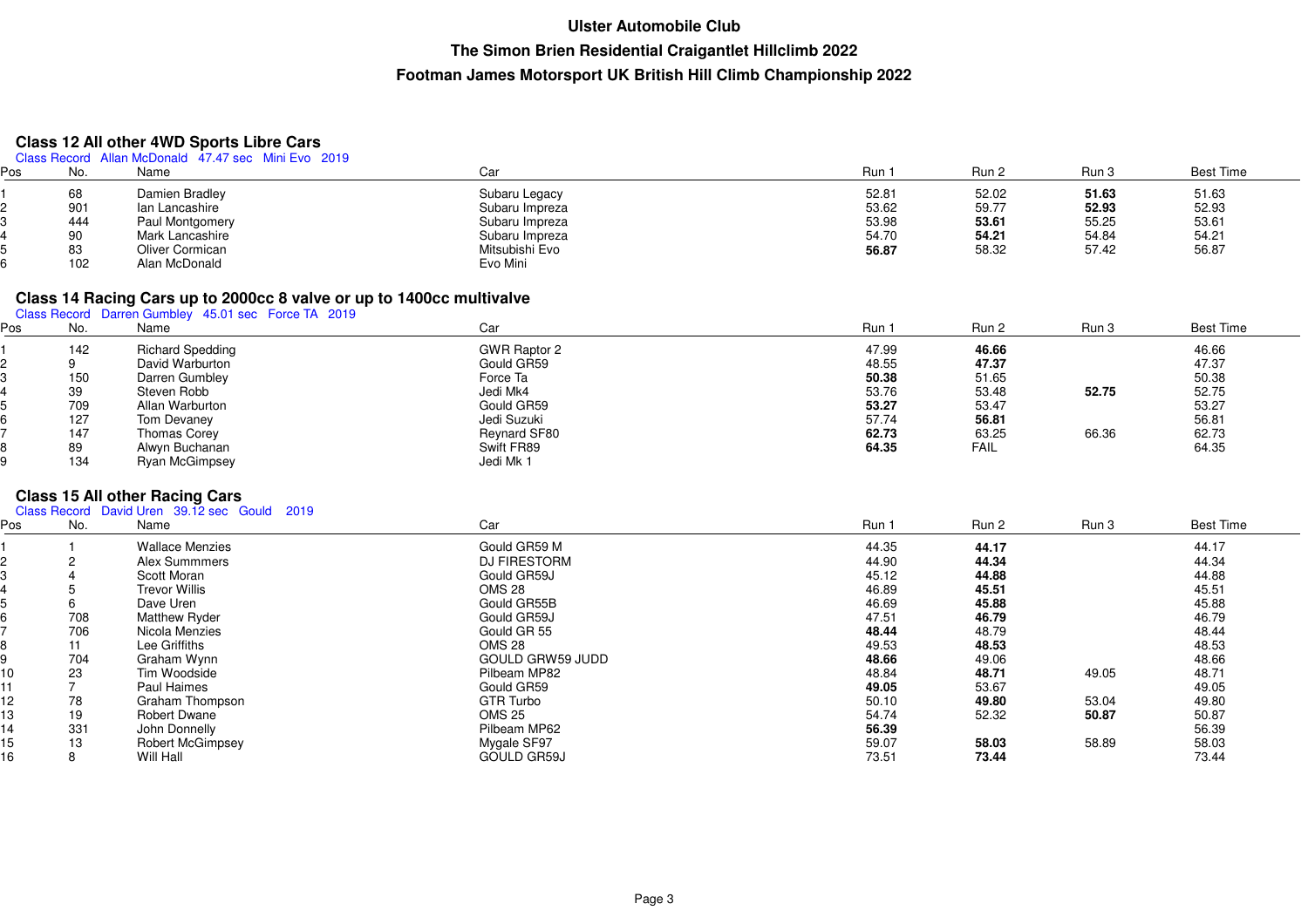# **Class 16A Road Going Historic Saloons and Sports Cars** Class Record Colin McDowell 57.29 sec Mini 2021

| Pos | No.  | Class Record Collin McDowell 37.29 Sec Willi 2021<br>Name        | Car                                 | Run 1  | Run 2       | Run 3 | <b>Best Time</b> |
|-----|------|------------------------------------------------------------------|-------------------------------------|--------|-------------|-------|------------------|
|     | 81   | <b>Gerry McGarrity</b>                                           | Mini Cooper                         | 59.28  | 58.94       |       | 58.94            |
|     | 1911 | Colin McDowell                                                   | Morris Mini                         | 59.32  | <b>FAIL</b> |       | 59.32            |
|     | 151  | Jago Bret                                                        | Lotus Elan S4 FHC                   | 64.29  | 64.17       |       | 64.17            |
|     | 24   | <b>Trevor McIlroy</b>                                            | <b>Austin Healey Sebring Sprite</b> | 67.49  | 68.73       |       | 67.49            |
|     |      | <b>Class 16B Non Road Going Historic Saloons and Sports Cars</b> |                                     |        |             |       |                  |
|     |      | Class Record Alan Jardine 53.58 sec Escort 2019                  |                                     |        |             |       |                  |
| Pos | No.  | Name                                                             | Car                                 | Run 1  | Run 2       | Run 3 | <b>Best Time</b> |
|     | 121  | Stephen Harvey                                                   | Ford Escort RS2000                  | 60.41  | 61.11       | 60.12 | 60.12            |
|     | 12   | Norman Harvey                                                    | Ford Escort RS2000                  | 62.58  | 62.95       | 63.69 | 62.58            |
|     |      | Class 17 Vintage and PVT as defined by UVCC                      |                                     |        |             |       |                  |
|     |      | Class Record Michael Johnson 65.52 sec Alfa Romeo 2.6 2000       |                                     |        |             |       |                  |
| Pos | No.  | Name                                                             | Car                                 | Run 1  | Run 2       | Run 3 | <b>Best Time</b> |
|     | 117  | Michael Clarke                                                   | <b>Riley 124</b>                    | 81.42  | 80.16       |       | 80.16            |
|     | 107  | Sheelagh Glover                                                  | <b>Riley Special</b>                | 86.45  | 94.71       |       | 86.45            |
|     | 511  | Simon Thomas                                                     | Ford TT V8                          | 89.63  | 90.33       |       | 89.63            |
|     | 111  | Alan Clarke                                                      | Riley Lynx                          | 93.89  |             |       | 93.89            |
|     | 71   | Roger Corry                                                      | Lagonda 16 80                       | 119.98 | 132.42      |       | 119.98           |
|     | 6NI  | <b>Terrence Bradley</b>                                          | MG TC                               |        |             |       |                  |
|     |      |                                                                  |                                     |        |             |       |                  |